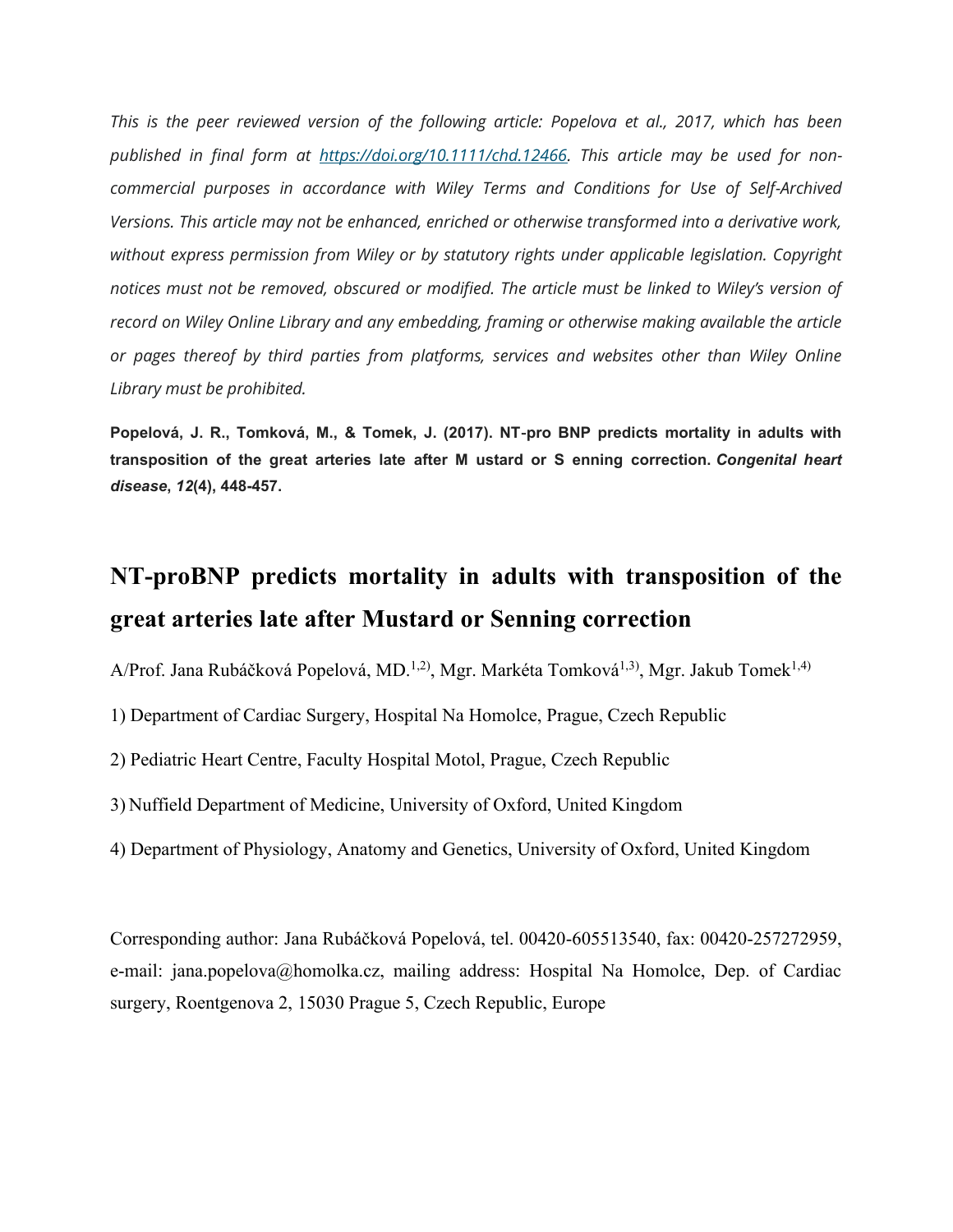#### **Sources of funding**

Grant support: Supported by Ministry of Health, Czech Republic – conceptual development of research organization, Nemocnice Na Homolce – NNH, Prague, Czech Republic, 00023884, IG160201 and University Hospital Motol, Prague, Czech Republic 00064203, IG 6004. Markéta Tomková and Jakub Tomek were also supported by Engineering and Physical Sciences Research Council (EP/F500394/1).

#### **Disclosures**

The authors declare no conflict of interest.

# **Abstract**

#### **Objective**

The patients after Mustard and Senning corrections of transposition of the great arteries (TGA) are at an increased risk of unexpected death. The aim of this study was to identify markers allowing risk stratification of patients after atrial switch correction of TGA to provide them with optimum care.

#### **Methods and Results**

We retrospectively evaluated 87 patients after atrial switch correction of TGA followed-up between 2005 and 2015. The mortality during the follow-up was 9 % (8 cardiac deaths). Markers significantly predictive of death using univariable Cox proportional hazard ratio survival analysis were: N-terminal pro-B-type natriuretic peptide (NT-proBNP), ejection fraction and end-diastolic dimension of the systemic right ventricle, mitral E, e' and s'. Surprisingly, the Doppler parameters of mitral valve in subpulmonary ventricle were more important for prognosis than those of systemic tricuspid valve. In multivariable analysis, the only independent predictors of mortality were NT-proBNP ( $p = 0.00048$ ; AUC 0.97) and the velocity of early diastolic filling (mitral E) in subpulmonary ventricle ( $p = 0.01815$ ; AUC 0.81). According to Kaplan-Meier survival analysis, patients with NT-proBNP  $> 1000$  pg/ml are at high risk of death. Patients with mitral  $E \le 68$  cm/s are also at an increased risk of death.

#### **Conclusions**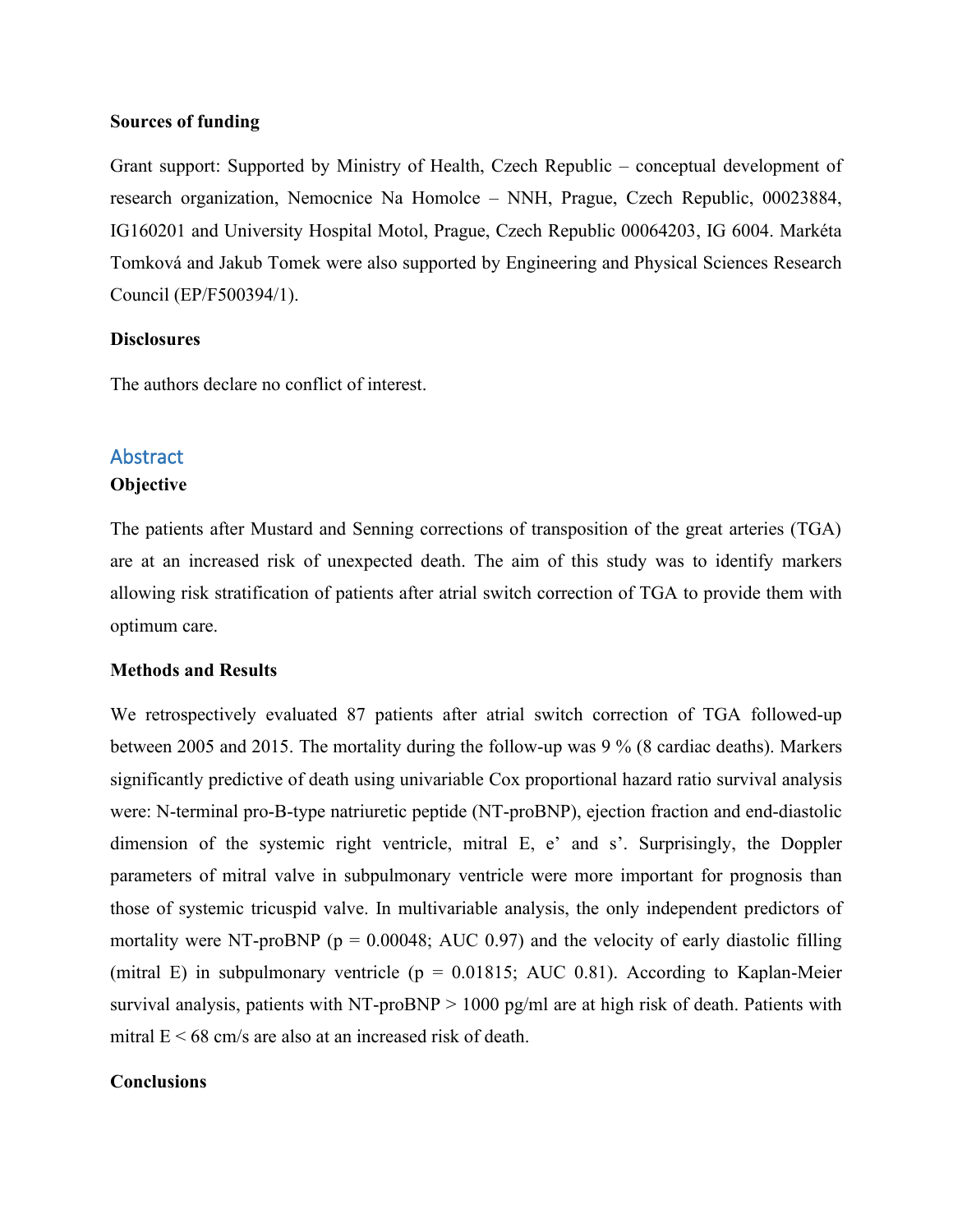NT-proBNP is the most reliable prognostic mortality factor and should be measured regularly in TGA patients after Mustard or Senning correction. Diastolic filling velocity of the subpulmonary left ventricle (mitral E) may be more important for prognosis than systolic function of the systemic right ventricle.

**Keywords:** NT-proBNP, mitral E, transposition of the great arteries, Mustard and Senning operation, mortality, adult congenital heart disease

## Introduction

Transposition of the great arteries (TGA) used to be corrected by atrial switch operation according to Mustard or Senning in the  $60s-80s$  of the 20th century <sup>1,2</sup>. This type of surgery leaves the morphologically right ventricle in the systemic position connected to the aorta. The systemic right ventricle becomes dilated and dysfunctional with increasing age. The systemic tricuspid valve is often regurgitating. The Mustard and Senning corrections are not used anymore; instead, arterial switch operation is performed, eliminating the problems with the systemic right ventricle<sup>3</sup>.

Presently, all patients with Mustard or Senning type of correction are adult and they are looked after and treated by adult cardiologists. These patients are usually well adapted and do not report excessive clinical problems, the majority being in functional class NYHA I-II<sup>4-8</sup>. However, several studies confirmed increased values of natriuretic peptides especially in patients after Mustard correction <sup>7,9</sup>. According to our experience, these patients do not report dyspnoea even if they have severe dysfunction of the systemic right ventricle with low ejection fraction (EF) and a decreased exercise capacity. However, even without previous symptoms they may die unexpectedly due to severe heart failure or arrhythmias, often during respiratory infection or physical activities. The decision whether to add a patient to a waiting list for heart transplantation is difficult because these patients appear to be clinically stable for a long time and their deterioration may be quick and unexpected. The risk stratification of patients after Mustard or Senning correction is therefore extremely important, although considered very challenging <sup>10</sup>.

The aim of our work was to analyse the possible predictors of death in adults after Mustard or Senning correction of the TGA. Reliable predictors may be used to identify patients at risk and enlist them for tricuspid valve surgery or heart transplantation with high priority.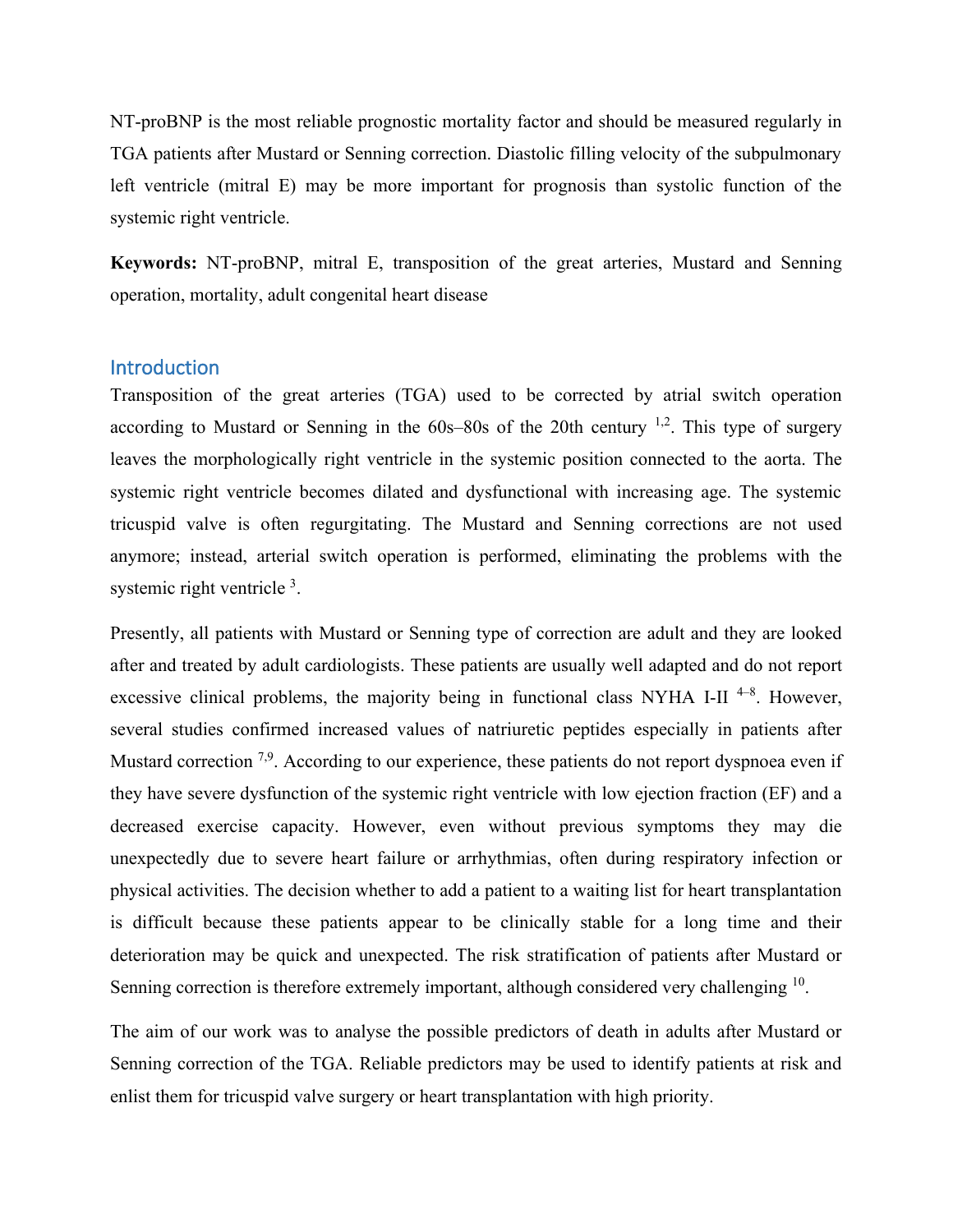## Methods

We have evaluated the records of 87 adult patients after atrial switch operation (48 Mustard, 39 Senning) (Table 1), following-up these patients in the period 2005–2015. All patients were clinically stable during the first visit. All patients underwent repeated clinical and echocardiographic examination and N-terminal pro-B-type natriuretic peptide (NT-proBNP) assessment several times during the follow-up. Echocardiographic examination was performed using IE-33, Philips. Annular velocities (s', e') were measured by pulsed tissue Doppler echocardiography at lateral annulus of both ventricles. End-diastolic dimensions (EDD) of both ventricles were measured in 4-chamber apical projection. Ejection fraction (EF) was assessed by Simpson formula for the systemic right ventricle  $(RVEF)^{11}$  and by Teichholz formula for subpulmonary left ventricle (LVEF). Evaluation of the ejection fraction of both ventricles by cardiac magnetic resonance (CMR) was performed in 18 % of patients. Maximal exercise aerobic capacity ( $VO<sub>2</sub>$  max) was assessed in 44 % of patients. All measurements were taken at regular check-ups in clinically stable outpatients without manifest heart failure, without arrhythmias, and without the need of hospitalisation. In patients listed for transplantation, only the measurements before enlisting for the transplantation were included in this analysis. In the case a patient did not attend a planned check-up (e.g., because he has forgotten or has died), we contacted his local general practitioner, local cardiologist, family or transplant centre, so that we were able to gain mortality information about all our patients.

Informed consent from all patients and institutional research ethics approval were obtained (Ethical Committee of Na Homolce hospital). Blood samples for NT-proBNP were taken in a sitting position at rest from a peripheral vein together with blood samples for routine biochemistry and blood count evaluation. Serum samples were analysed immediately after the transport to the laboratory. Serum levels of NT-proBNP were measured using commercially available electrochemiluminescence sandwich immunoassay (ELECSYS 2010; Roche, Mannheim, Germany).

#### Statistical analysis

Continuous variables are expressed as median and interquartile range (IQR, 25–75th percentile). In the case of repeated testing, the first (baseline) measurements were used in the main analysis. Differences between two groups (Mustard vs. Senning; survivors vs deceased) were measured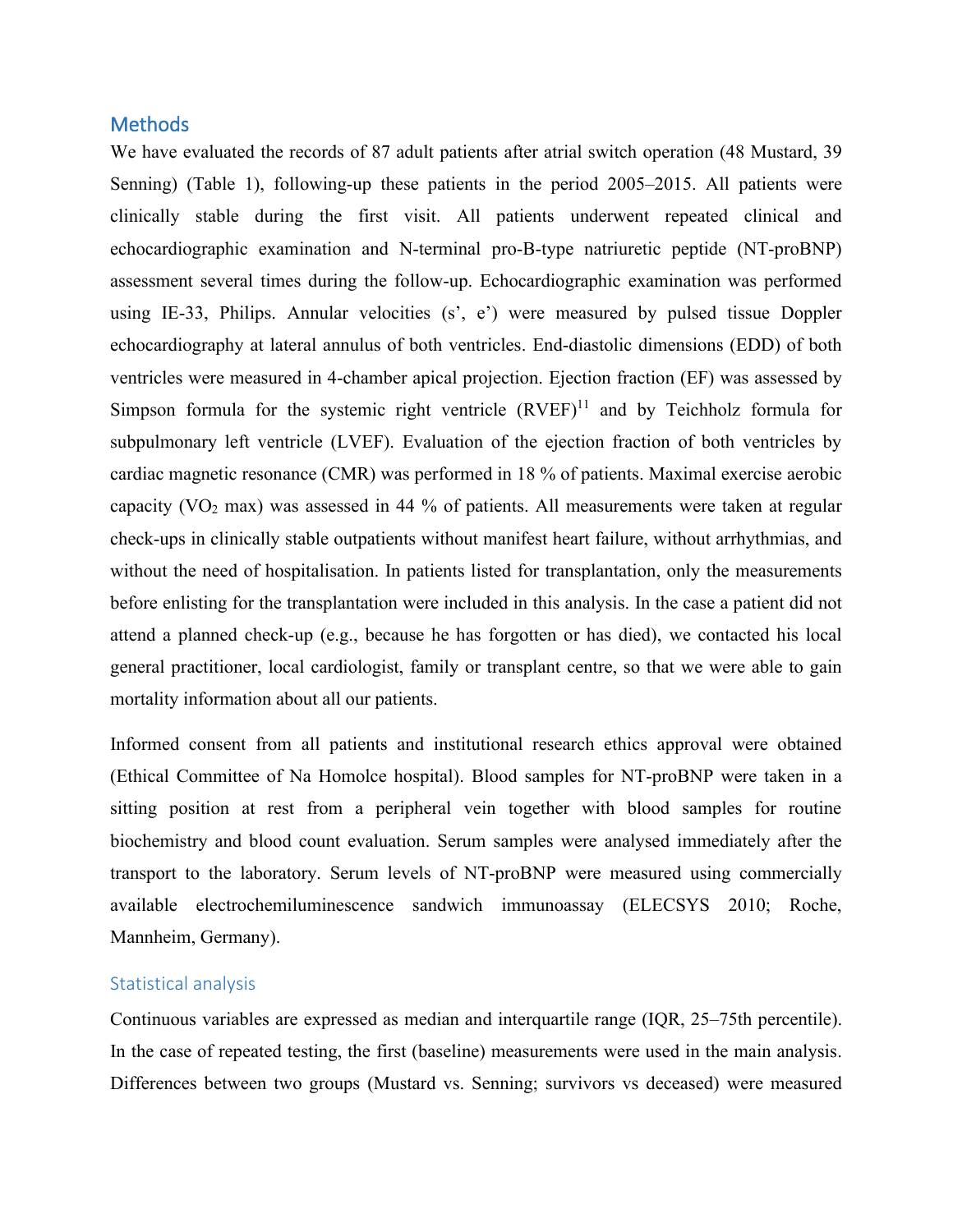with Mann-Whitney U test for continuous variables and with Fisher test for binary variables. Benjamini-Hochberg correction was used on all p-values to correct for multiple testing. Differences were considered to be significant at a p value of less than 0.05. Pairwise Pearson correlation between all variables was computed. The Cox proportional hazard regression was performed to identify predictors of mortality. Variables with more than  $15\%$  missing values (VO<sub>2</sub>) max, RVEF CMR, and LVEF CMR) were excluded from the univariable analysis. Nearest neighbour imputation of missing values was used for the included variables. Due to its nonnormal distribution, NT-proBNP was dichotomized with cut-off value of 1000 pg/ml (based on expert opinion; see results for details of the cut-off choice). In multivariable analysis, a forward step-wise method with Akaike Information Criterion (AIC) for model selection has been used. Hazard ratios, with 95% confidence intervals, are reported. The two best predictors (NT-proBNP and mitral E) in multivariable Cox proportional hazard ratio analysis were explored in greater detail: Mortality prediction was assessed by receiver operating characteristic (ROC) curve analysis and area under curve (AUC) and three optimal operating points were computed: 1) sensitivity  $\geq 80\%$  and maximal specificity (corresponds to the expert-based), 2) slope based (returned by Matlab function perfcurve), 3) maximal specificity + sensitivity. Log-rank statistical test was used for evaluation of differences in survival in Kaplan-Meier survival analysis. Finally, repeated measurements of NT-proBNP and mitral E were explored and the predictive value of the median measurements was compared to the first (baseline) measurements.

## **Results**

Altogether 87 adult patients (64 men) with TGA after atrial switch operation in childhood were followed-up in our centre between years 2005 and 2015 with the median of follow-up 6.4 years (4.2–8.2). Median age during the first measurement was 25.00 (22.00–31.00) years. Patients after Mustard correction were significantly older than Senning patients: 30.00 (27.00–33.00) vs. 21.00  $(20.00-23.75)$  years (p  $\leq 0.0001$ ) with longer time passed since the operation: 26.00 (24.00– 28.50) vs. 21.00 (19.00–23.00) years (p ˂0.0001). Mustard patients had significantly higher NTproBNP and NYHA class and significantly lower RVEF, tricuspid s', tricuspid e', higher tricuspid E/e', lower mitral E, higher mitral s', and lower mitral E/e' (Table 1). Pacemaker (PM) was implanted in 21 patients (9 Mustard and 12 Senning) (n.s.).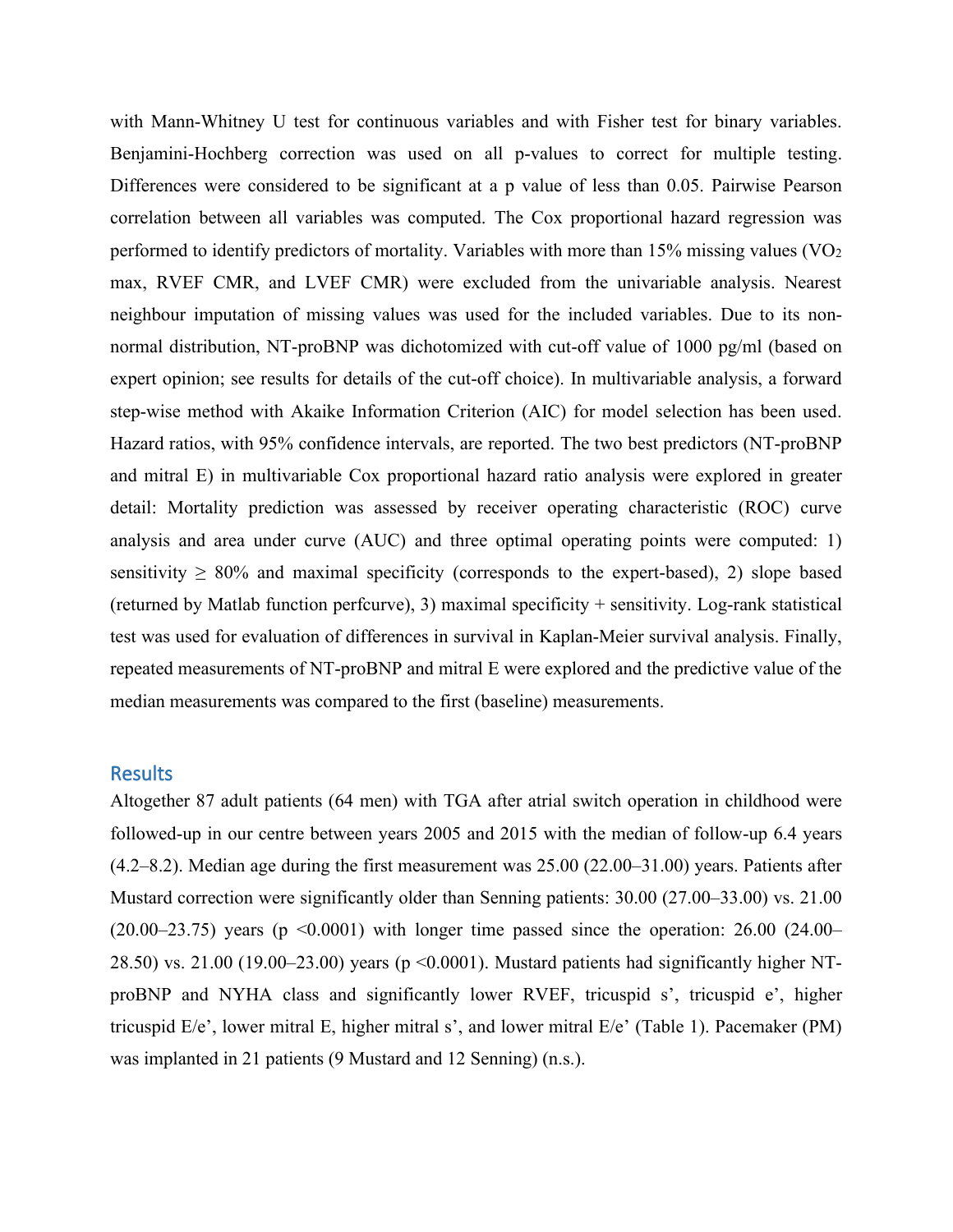The mortality in the whole group was 9 % (8 deaths out of 87 patients, 6 Mustard and 2 Senning patients) and the median survival of the deceased was 4 years (1.8–4.5). The mortality was 12.5 % in the Mustard group and 5.1 % in the Senning group without statistical significance ( $p =$ 0.29). The cause of death was heart failure in 7 patients and one early rejection after transplantation. Out of 12 patients enlisted for heart transplantation, 1 was successfully transplanted, 1 patient died after transplantation, 3 patients died on waiting list.

The differences between survivors and deceased are shown in Table 2. No significant difference was found between the age of survivors and deceased. The most significant differences were found in NT-proBNP. No Doppler or tissue Doppler parameters were significantly different for the systemic tricuspid valve. However, the Doppler and tissue Doppler parameters for mitral valve (E, s', e') differed significantly, with lower values in deceased. Parameters of the systemic right ventricle, RVEF and RV-EDD, differed significantly between the groups, as well as NYHA class. The differences in EF assessed by CMR and  $VO<sub>2</sub>$  max were not significant, possibly due to the large number of missing values. Out of 79 survivors, 19 had a PM (24 %) and 2 patients out of 8 deceased had a PM (25 %) (n.s.). Three patients had an ICD device, two of them with biventricular PM and epicardial leads, all in the survivor group.

NT-proBNP correlated significantly positively with NYHA (Pearson correlation  $r = 0.31$ ) and RV-EDD ( $r = 0.39$ ), while significant negative with RVEF CMR ( $r = -0.66$ ), RVEF ( $r = -0.40$ ), and mitral s'  $(r = -0.37)$  (Figure 1).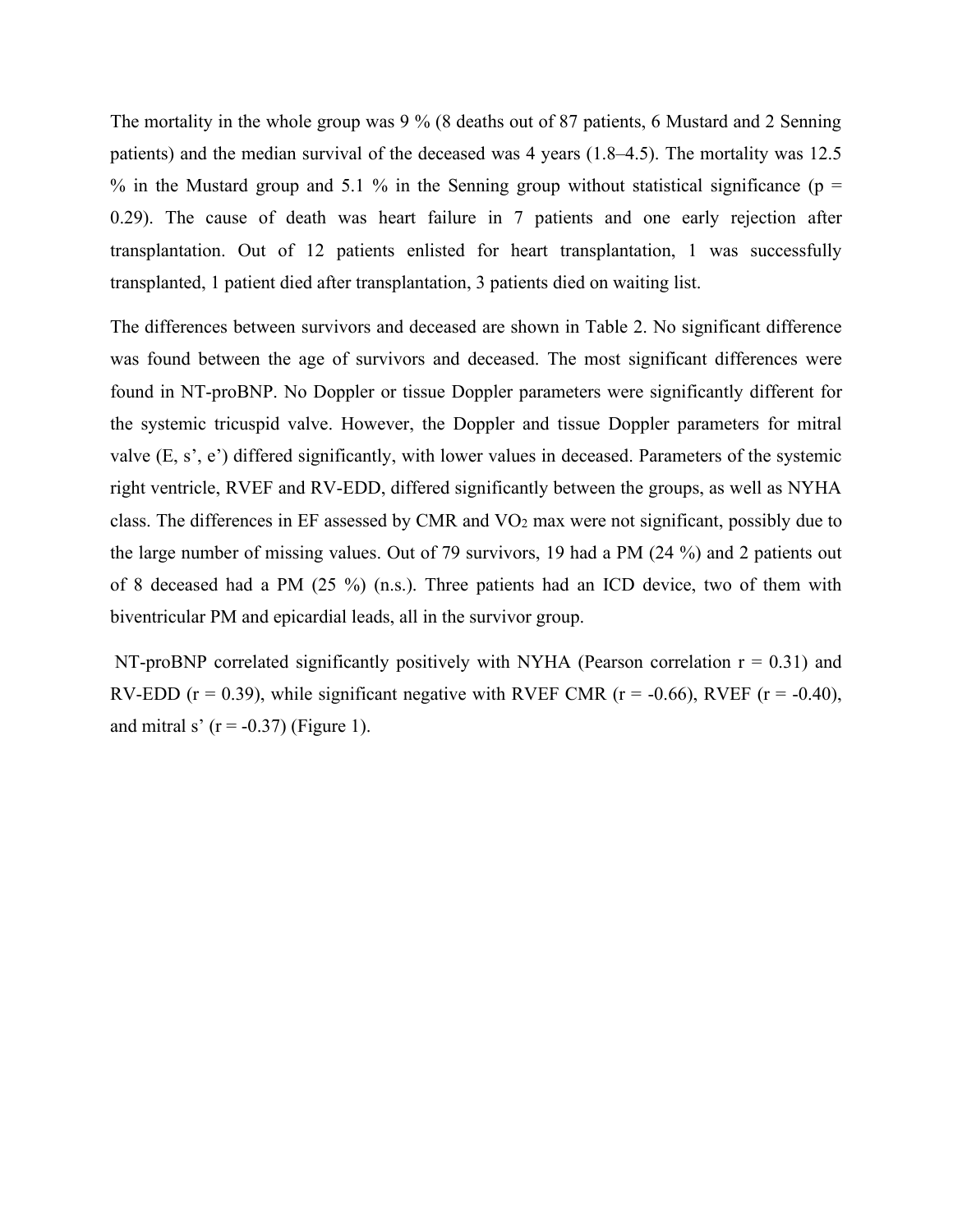

Figure 1: Pairwise correlations of variables (baseline values) in patients with TGA after Mustard/Senning correction. Only the significant correlations are shown.

In univariable Cox proportional hazard ratio analysis, a significantly increased hazard ratio of death was found in NT-proBNP, RVEF, RV-EDD, mitral s', mitral E, and mitral e'. Interestingly, in neither mitral nor tricuspid valve was the parameter E/e' significantly different (Table 3).

The step-wise AIC method of the multivariable Cox proportional hazard ratio analysis selected a model with two predictors: NT-proBNP ( $p = 0.00048$ ) and mitral E ( $p = 0.01815$ ) (Table 4). NTproBNP was the most significant predictor in the univariable as well as in multivariable analysis and most of the other univariably-significant predictors were correlated with it (Figure 1), thus not significantly improving the predictions of the multivariable model. Conversely, mitral E appeared to be simultaneously predictive of mortality and sufficiently independent to NTproBNP. Therefore, although the decrease of mitral E in deceased (57.00 (42.00–63.00)) compared to survivors  $(81.00 \ (67.00-104.75)$  is only mildly significant  $(p = 0.04582;$  Table 2)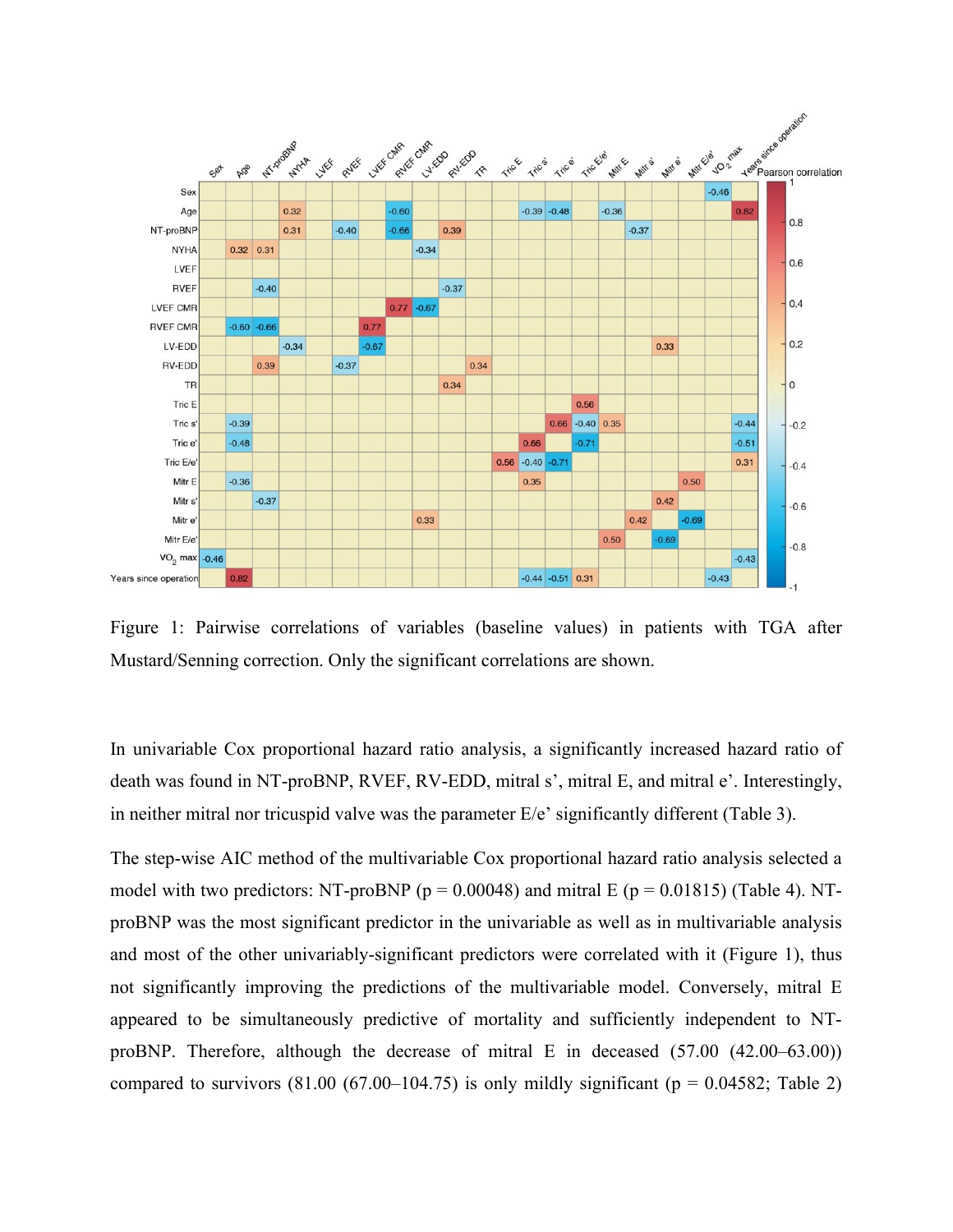and predicts mortality only moderately well on its own (hazard ratio 0.96 (0.93-0.99),  $p =$ 0.04430; Table 3), it contains independent information, improving predictions of the combined model.

ROC analysis for baseline NT-proBNP measurements predicting mortality gave AUC of 0.97 (Figure 2a). The expert-based cut-off 1000 pg/ml had 88% sensitivity and 95% specificity for the prediction of death and also represented the optimal operating point with sensitivity at least 80% and maximal specificity. The cut-off value of 628 pg/ml had the best sum of sensitivity (100%) and specificity (92%) and the cut-off value of 4263 pg/ml (slope-based optimal point by perfcurve) had 100% specificity and 38% sensitivity (Table 5). Using the expert based cut-off 1000 pg/ml for Kaplan-Meier analysis led to a very clear difference in survival (logrank  $p <$ 0.0001) (Figure 2c). The values of NT-proBNP over 1000 pg/ml were found mostly in deceased patients or in patients listed for transplantation (Figure 2b).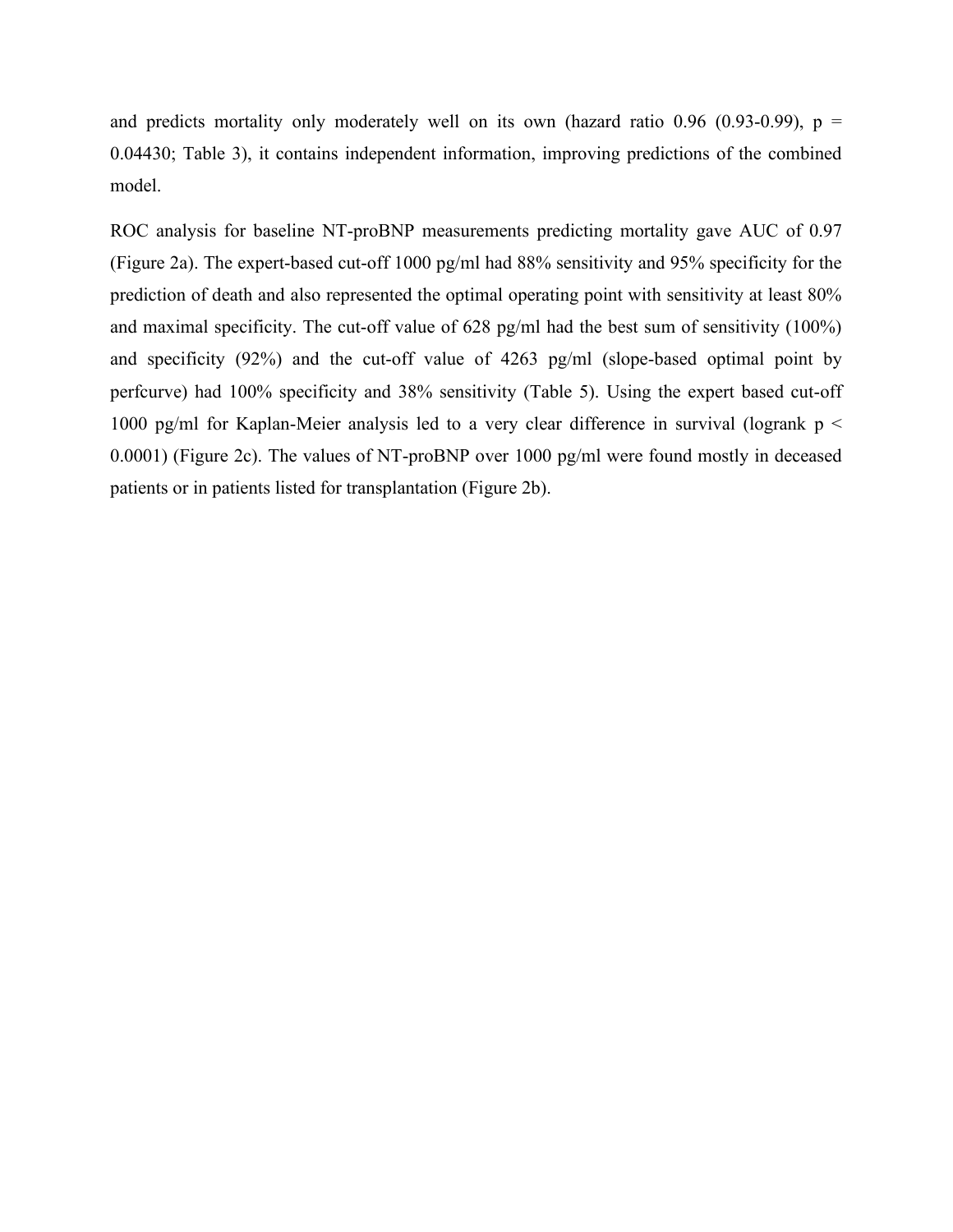

Figure 2: Survival analysis of patients with TGA after Mustard/Senning correction using baseline NT-proBNP (left column) and baseline mitral E (right column): receiver operating characteristic curve analysis (a, d), visualisation of values of NT-proBNP/mitral E in survivors, deceased, and alive patients listed for heart transplantation (b, e), and Kaplan-Meier survival curves (c, f). For clarity, the y-axes in (b, e) are shown in log-scale.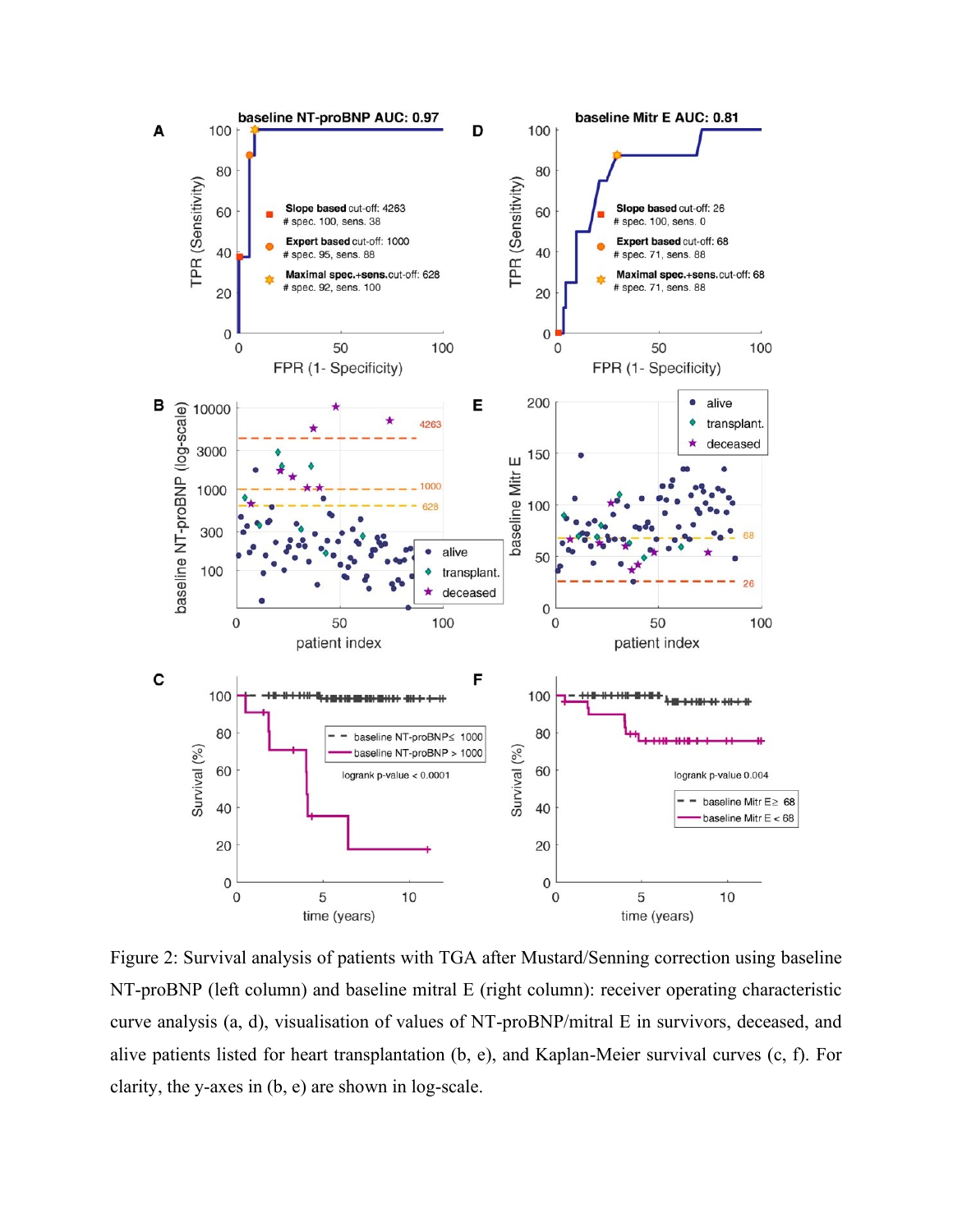In the second best independent predictor (mitral E), the AUC was 0.81 and difference in survival using cut-off value of 68 cm/s was also significant ( $p = 0.004$ ), however less distinct than in the case of NT-proBNP (Figure 2d,e,f).

We have investigated how clinically useful it is to monitor the development of these two predictors of mortality over time. Patients had on average  $3.1 \pm 2.0$  NT-proBNP measurements over the time of the study. Taking the median value compared to the baseline NT-proBNP improved AUC from 0.97 (Figure 2a, b) to 0.99 (Figure 3a, b) and similarly, median mitral E led to improvement from AUC 0.81 (baseline mitral E; Figure 2d, e) to 0.84 (median mitral E; Figure 3c, d). Importantly, NT-proBNP values of deceased patients were constantly high since the first measurement to their death (Figure 4), exhibiting striking and stable mortality predictions up to six years in advance. This shows both the potential of long-term mortality prediction even by the first NT-proBNP measurement and the importance of monitoring its values over time.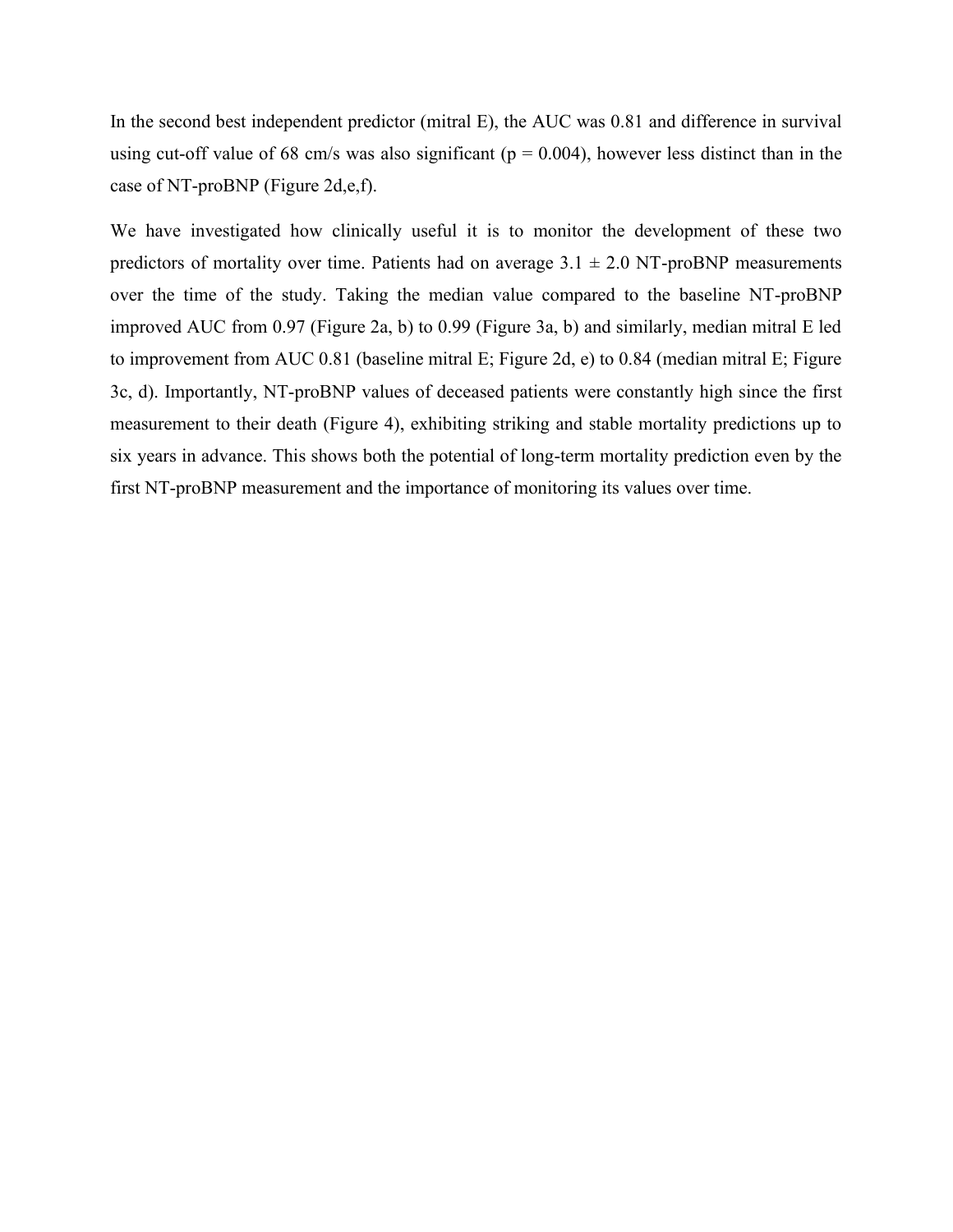

Figure 3: Survival analysis of patients with TGA after Mustard/Senning correction using median NT-proBNP (left column) and median mitral E (right column): receiver operating characteristic curve analysis (a, c), visualisation of values of NT-proBNP/mitral E in survivors, deceased, and alive patients listed for heart transplantation (b, d). For clarity, the y-axes in (b, d) are shown in log-scale.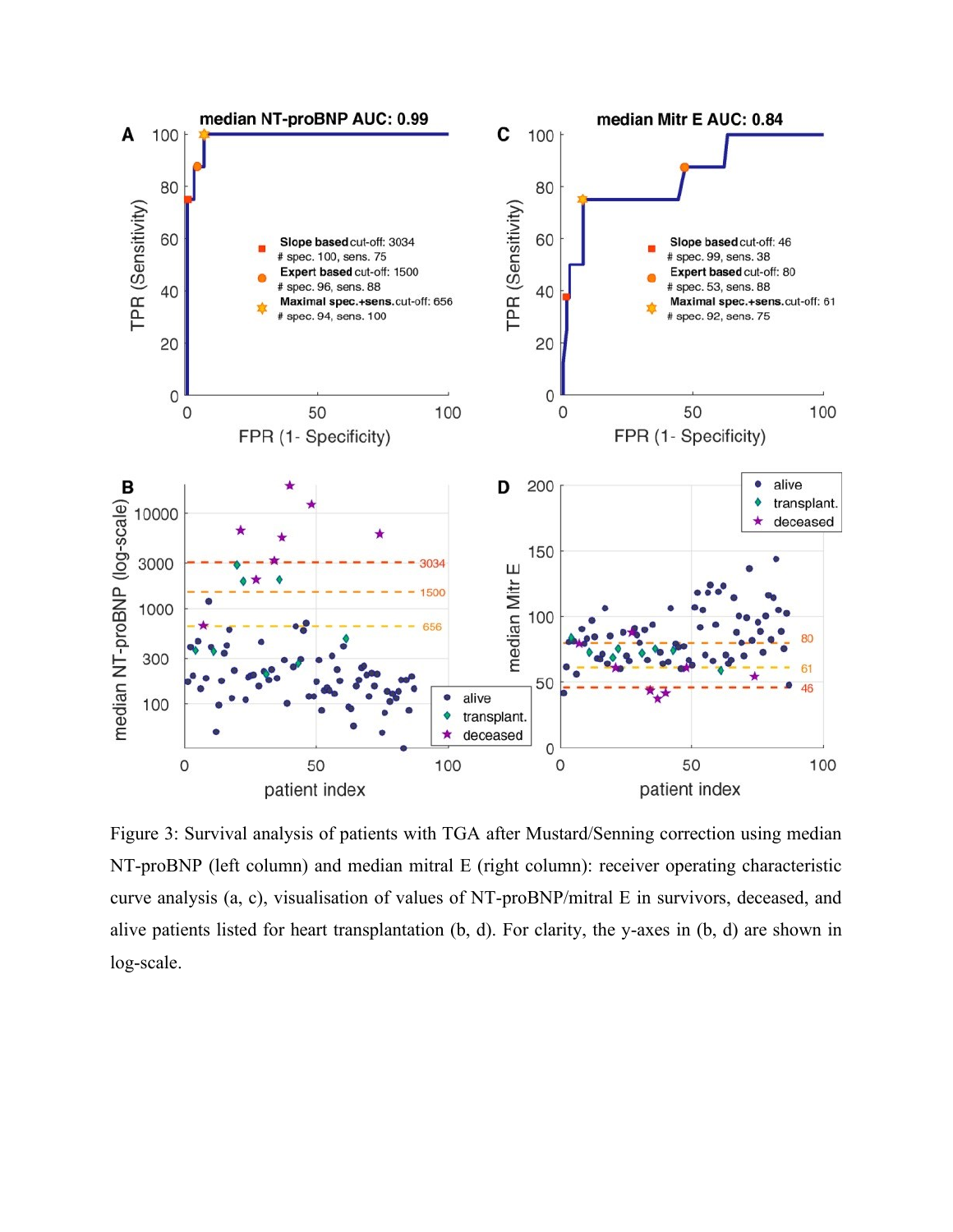

Figure 4: Development of NT-proBNP values over time in survivors, deceased, and alive patients listed for heart transplantation. For clarity, the y-axis is shown in log-scale. The last NT-proBNP values of the deceased patients shown in this figure represent the last NT-proBNP taken in the stable state during outpatient visit. The next values of NT-proBNP during hospitalisation or after enlisting for transplantation are not shown in this figure and they were not analysed in this study. The median follow-up of the deceased patients until their death was 4 years. That is not clearly apparent from this graph because of the abovementioned reasons. The time since last measurement till death is indicated by the small black number (years) next to the last measurement.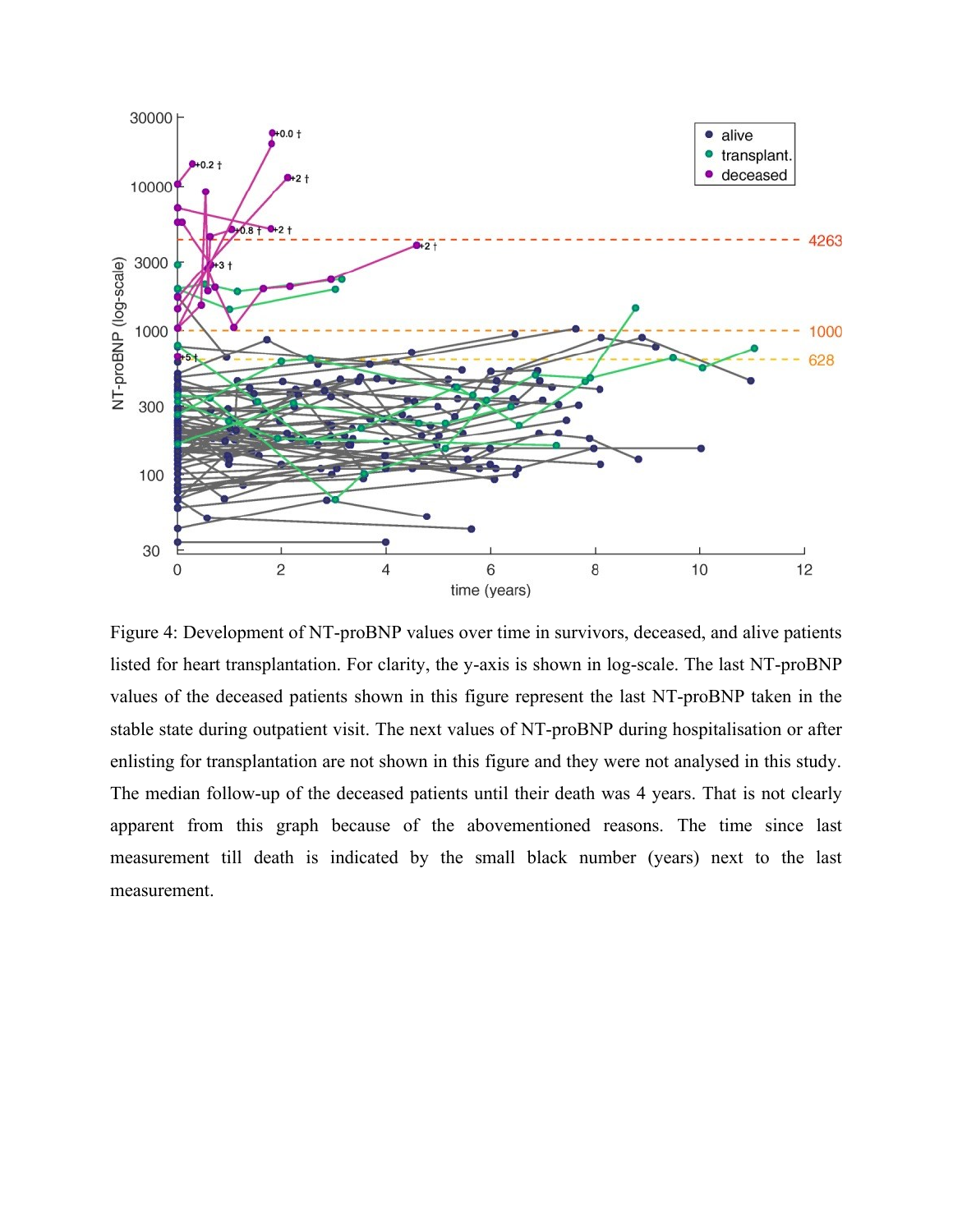## **Discussion**

Patients born with TGA had a minimal chance of survival before the Mustard and Senning operations were introduced. Presently, all patients with TGA after Mustard or Senning correction are adult and they represent one of the most frequent diagnoses among deceased adults with congenital heart disease (ACHD)  $^{12,13}$ . They have a relatively good quality of life, most of them being in the functional NYHA class I-II<sup>4-8</sup>; However, their mortality risk is increased <sup>14</sup>, although often not accompanied by any clear clinical deterioration. Therefore, the knowledge of parameters predicting death specifically in this group of patients is important for all cardiologists who may take care of them and mortality studies in this group are needed.

#### Mortality prediction – NT-proBNP

Multivariable analysis in our study showed that NT-proBNP is the best independent predictor of mortality. These findings are in agreement with our previous study which assessed mortality risk for the whole large cohort of all types of ACHD  $^{12}$ . Giannakoulas et al. were the first to assess cut-off values of natriuretic peptides for mortality prediction in ACHD in a small group of 49 patients. The number of patients was too small to specify the risk for individual diagnosis <sup>13</sup>. Other authors who studied prognostic factors in patients with TGA after Mustard or Senning correction found the importance of natriuretic peptides for the combined endpoints of mortality, transplantation and heart failure or hospitalisation  $4.5$ . The numbers of deaths in these studies were insufficient to evaluate mortality alone.

A possible explanation of the predictivity of NT-proBNP may lie in the observation that BNP (for which is NT-proBNP a surrogate) is secreted predominantly in the setting of elevated cardiac wall stress, e.g., to pressure overload <sup>15</sup>. An increased cardiac wall stress after atrial switch operation may be due to the increase in afterload found in patients after Mustard and Senning operations<sup>14</sup>. Pressure and volume overload of the systemic right ventricle may subsequently progress into myocardial dilation and heart failure when mechanisms compensating for the increased wall stress are exhausted<sup>16</sup>. I.e., high secretion of BNP may indicate the presence of uncompensated wall stress which will eventually cause heart failure via cardiac remodelling, but the BNP and thus also NT-proBNP will have been elevated before the start of the actual remodelling. Our study suggests that the predictive power of NT-proBNP is surprisingly longterm, as the deceased patients had greatly elevated levels of NT-proBNP several (a median of 4)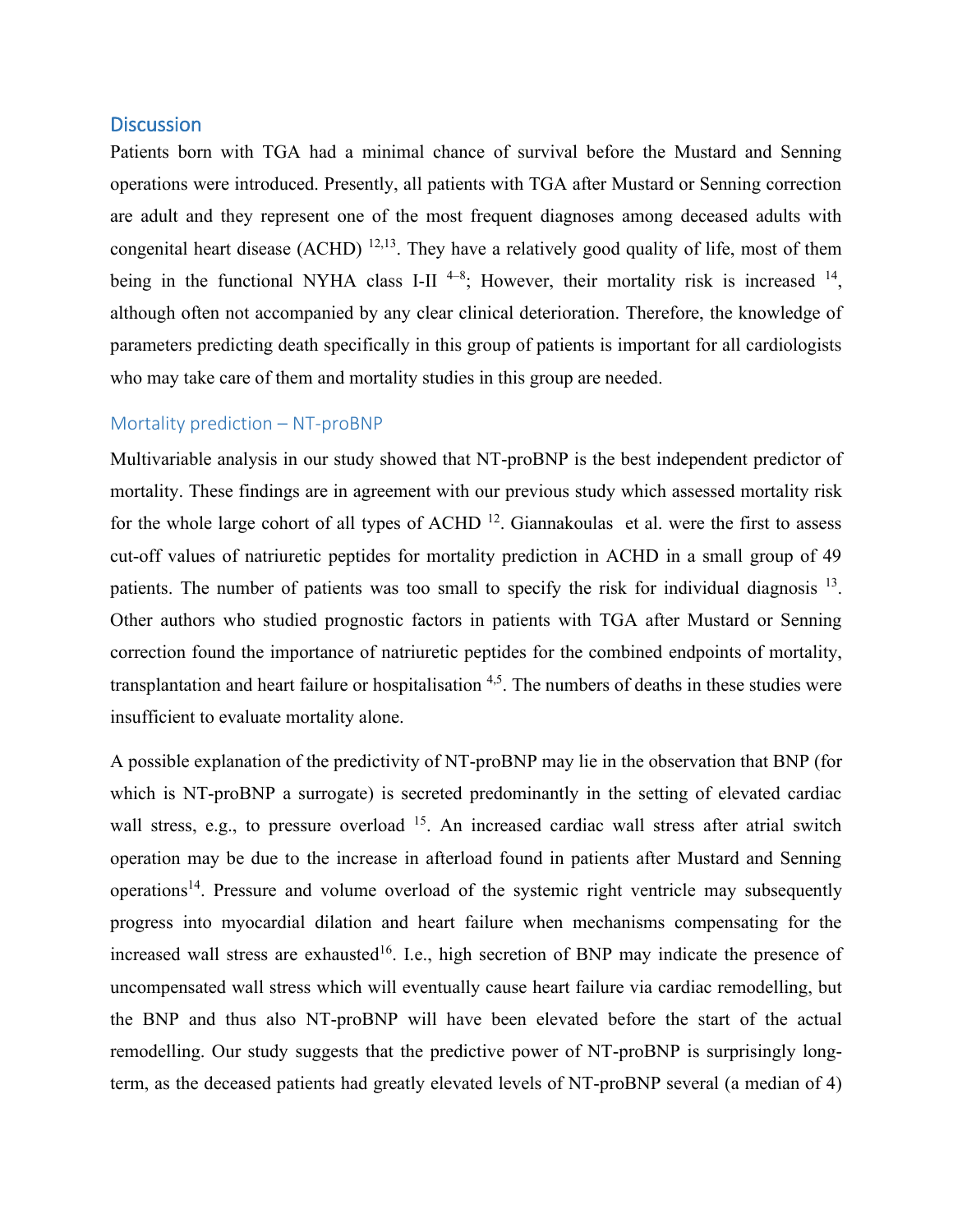years before the death, at time when they have not manifested deterioration or marks of poor prognosis.

#### Mortality prediction – NYHA class

In our study, NYHA predicted mortality neither in univariable, nor in multivariable analysis. In the study of Westhof-Bleck et al., NYHA predicted the combined endpoint (heart failure, transplantation and death) in multivariable analysis<sup>4</sup>. The majority of patients after Mustard or Senning correction are in functional class I-II  $4,5,19$ . They adjust their life-style, reduce physical activities and do not report many problems until the manifest heart failure or arrhythmia occur. According to our study, NYHA class I-II does not warrant a positive long-term clinical outcome in contrast to low values of NT-proBNP.

## Mortality prediction – systemic right ventricular function and tricuspid valve

RVEF was predictive of death in univariate, but not in multivariate analysis in our study. Similar results were found in the study of Westhoff-Bleck et al.<sup>4</sup>. Even though the systemic right ventricle and tricuspid valve function are believed to be the most important factors in TGA/atrial switch patients <sup>14</sup>, our data does not support their significance for mortality prediction. Interestingly, neither the Doppler and tissue Doppler parameters of the systemic tricuspid valve, nor the degree of tricuspid regurgitation were significantly predictive of mortality in our cohort.

In other studies with systemic left ventricle, the tissue Doppler derived parameter E/e' was shown to be an independent predictor of mortality in different clinical situations  $20-22$ . However, we did not observe such a prognostic value in patients after Mustard/Senning correction in the systemic right ventricle with tricuspid valve.

## Mortality prediction – subpulmonary left ventricular function and mitral valve

On the contrary, the parameters of the mitral valve in the subpulmonary left ventricle showed better prognostic value: mitral s', mitral e´and mitral E were significantly predictive in the univariate analysis. Moreover, the low mitral early diastolic filling velocity E (in the subpulmonary ventricle) was also significant in multivariable analysis. The cut-off  $\leq 68$  cm/s was predictive of mortality. This may be surprising, but corresponds well with the findings of Reich et al. almost 20 years ago  $^{23}$ . He found abnormal left ventricular filling in 80% of patients after Mustard or Senning correction. This was caused not only by the diastolic properties of the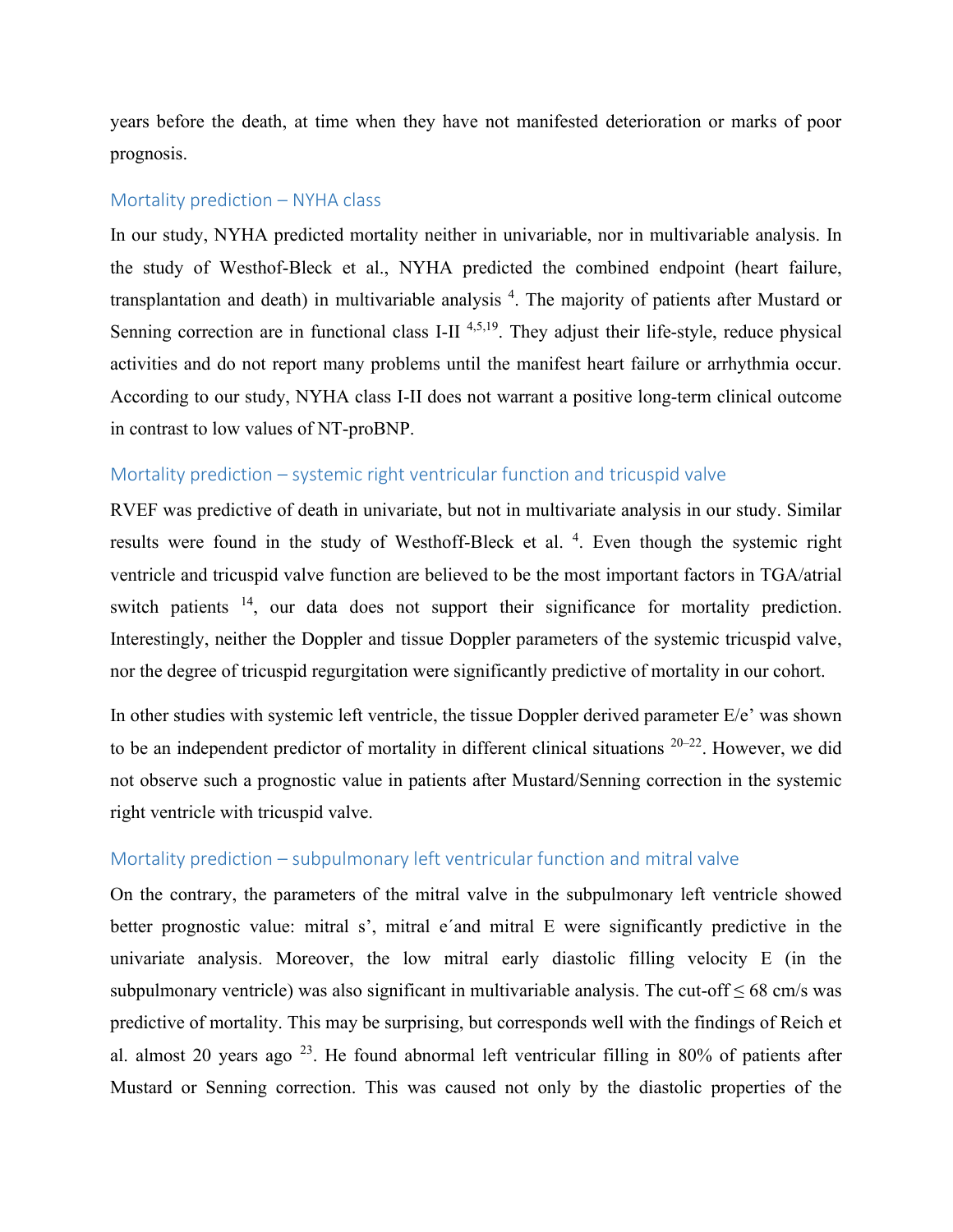ventricle, but mainly by the properties of the intra-atrial baffles. The left ventricular peak filling rate deteriorated with time <sup>23</sup>. Impaired left ventricular diastolic filling and inability to increase the flow over the intra-atrial baffle was considered a major factor in the inability to increase cardiac output on exercise in Mustard and Senning patients  $^{23}$ .

Atrial function in TGA was studied also by CMR  $^{24}$ . Franzoso et al. found diminished passive emptying fraction and loss of the atrial capacity to convert continuous venous flow into pulsatile ventricular filling <sup>24</sup>. Reduced atrial filling capacity detected by Doppler jugular venous flow velocity was described already in 1980 with more pronounced changes in the Mustard patients compared to the Senning patients  $2^5$ . The Mustard patients had significantly lower mitral E compared to the Senning patients in our study as well.

Slow early diastolic filling may reflect rigid intra-atrial baffles and increased pressure in the surrounding pulmonary venous atrium due to the tricuspid regurgitation. The low flow in systemic venous baffle decreases left ventricular systolic output. The significance of the low mitral E velocity for mortality prediction has to be confirmed in larger studies. However, besides NT-proBNP, it could represent a simple and easily accessible marker of adverse prognosis.

## Mortality prediction – pacemaker

In the study by Vejlstrup et al., the only prognostic factor in long-term survival of Mustard and Senning patients was the need of PM implantation  $14$ . We did not observe such a phenomenon among our patients. The rate of PM implantation was very similar among survivors and deceased. Patients after Senning correction had more PM than Mustard patients, probably due to more extensive atrial surgery. In patients with severe right ventricular systolic dysfunction and the need of PM, we believe that the biventricular PM/ICD device with epicardial leads might be useful.

## Correlations

In our study NT-proBNP significantly correlated with NYHA class, RVEF, RV-EDD and mitral s'. The association of natriuretic peptides with NYHA class and functional parameters and volumes of the systemic right ventricle in patients with TGA after atrial switch were described previously <sup>6,7,19,26-28</sup>. Similarly to Eindhoven et al., we have not found NT-proBNP to be significantly correlated with the Doppler parameters of the systemic right ventricle<sup>7</sup>. Larsson with co-authors expected low clinical value of natriuretic peptides because of their lack of relationship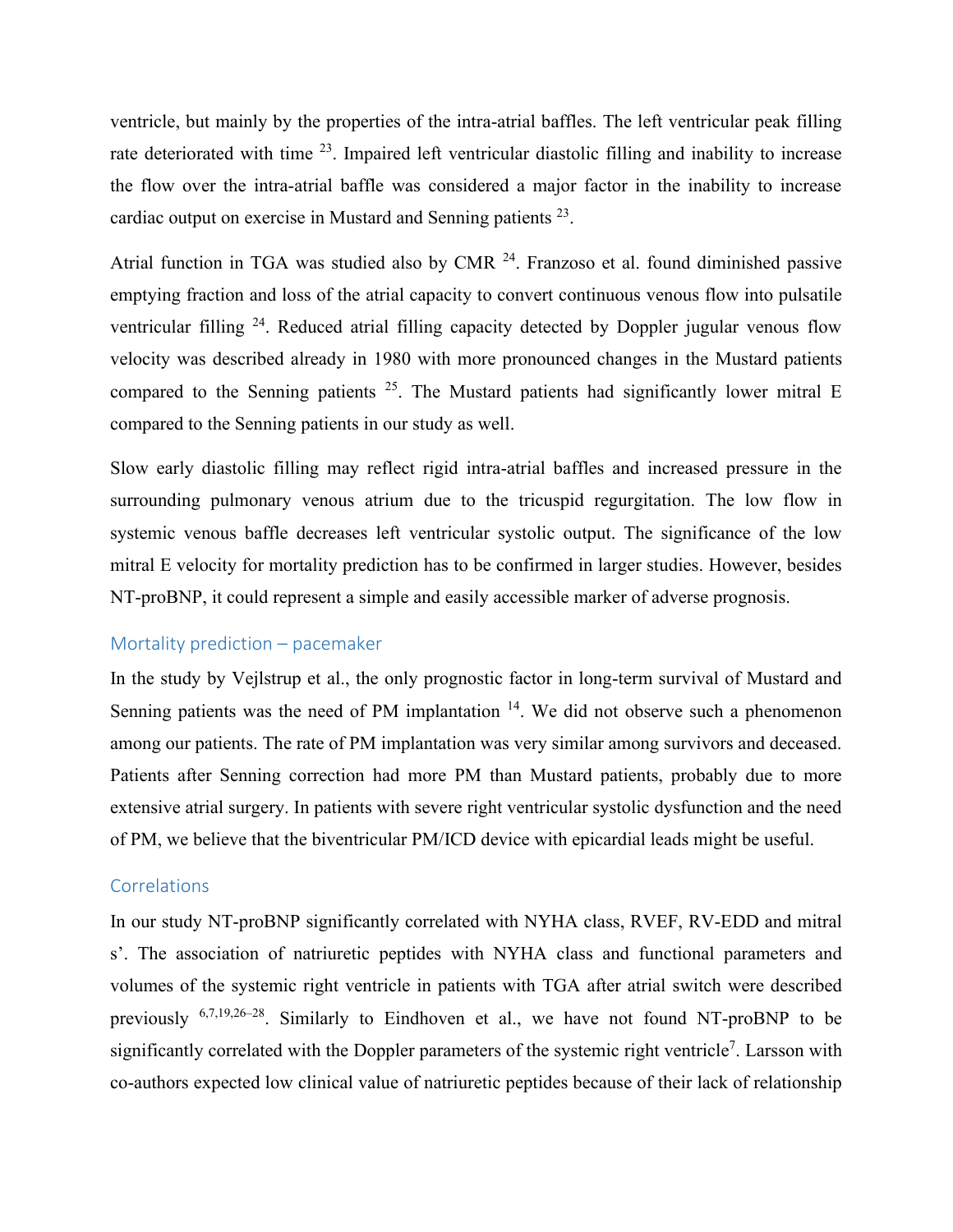to ventricular function or exercise capacity  $^{28}$ . On the contrary, our study has shown that NTproBNP itself has higher mortality prognostic value compared to NYHA or ventricular function even for patients with systemic right ventricle.

In patients with TGA/atrial switch, the parameters of the systemic right ventricle and the tricuspid valve were historically considered the most important. However, our study is the first one to show the importance of the parameters of the subpulmonary left ventricle. The correlation of mitral systolic annular velocity s' with NT-proBNP was significant. This fact might be useful in estimating mortality risk in patients without NT-proBNP measurements. Furthermore, the significance of mitral E in the multivariate analysis including NT-proBNP suggests that mitral E provides information on patient risk beyond the correlation with NT-proBNP.

# Limitations of the study

The main limitation of our study is the fact that CMR was performed in 18 % of patients only. Similarly, the maximal aerobic exercise capacity was assessed in 44 % of patients and moreover in the survivors only. Therefore, the correlations of these parameters with other variables are not reliable and the importance can be underestimated. These limitations are due to the retrospective character of our study. In echocardiographic evaluation we had not performed global longitudinal strain in those patients who died, therefore we cannot evaluate this parameter in our retrospective mortality study.

## **Conclusion**

In our study, the best independent predictor of mortality in patients with TGA after Mustard or Senning correction was NT-proBNP. The level of NT-proBNP stratified patients according to the mortality risk: low risk below 628 pg/ml and high risk above 1000 pg/ml. The NYHA class or echocardiographic parameters were not significantly predictive in multivariable analysis except for the early diastolic filling of the subpulmonary ventricle (mitral E). Mitral E was another significant predictor of death in multivariable analysis and patients with mitral E below 68 cm/s had significantly worse survival rate.

In conclusion, natriuretic peptides should be tested regularly in patients with TGA after atrial switch operation. Echocardiographically, not only the systolic function of the systemic right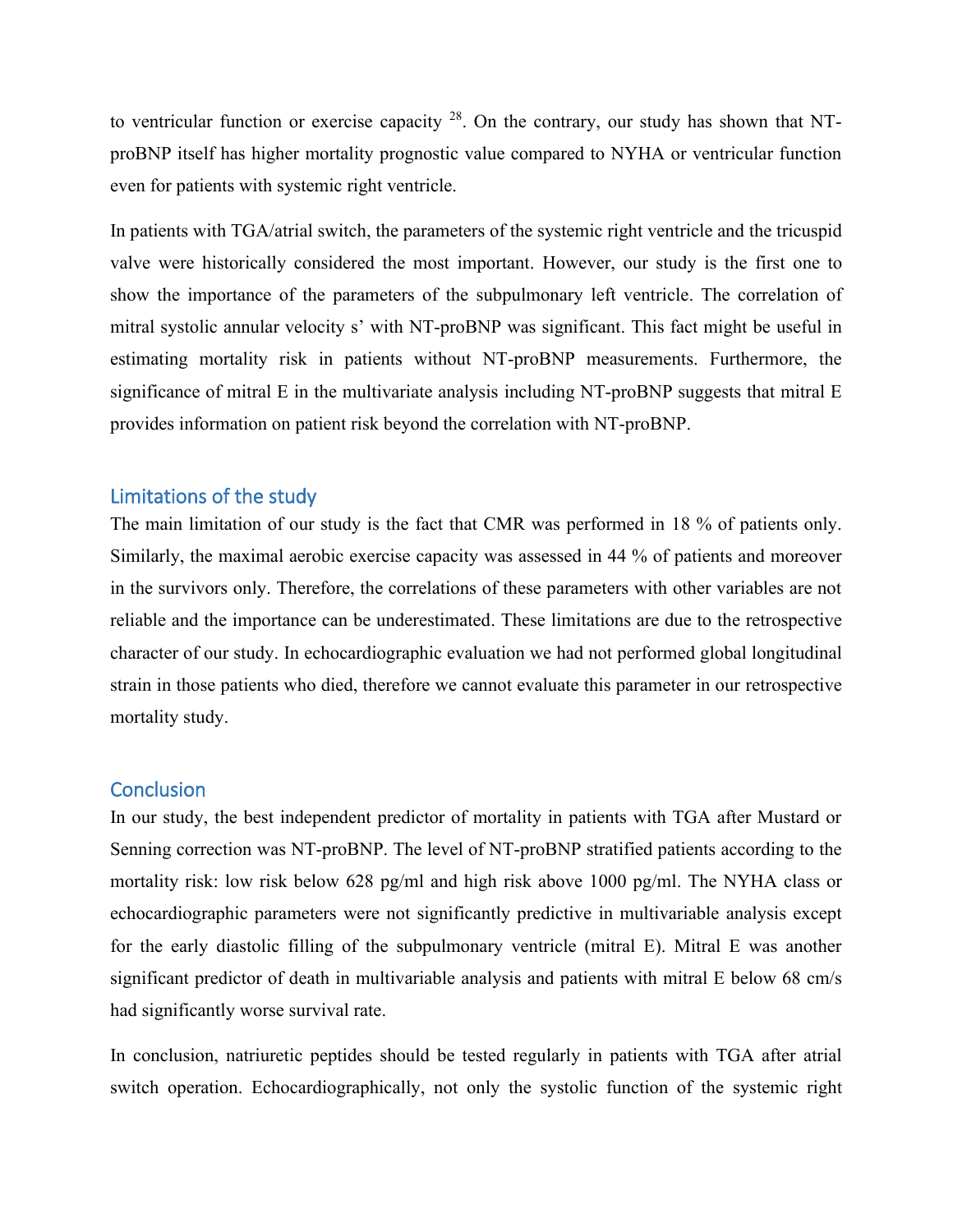ventricle should be evaluated, but also the early diastolic filling velocity of the subpulmonary left ventricle might be also important.

# Acknowledgments

We thank Jonathan Gardner for language corrections and the Pediatric Heart Centre in Prague Czech Republic who took care of children with TGA and performed the Mustard and Senning operations under the leadership of Prof. Bohumil Hučín, MD.

# Author Contributions

Concept/Design: J.R.P.; Data collection: J.R.P.; Data analysis and statistics: M.T. and J.T.; Results interpretation and drafting article: J.R.P., J.T., and M.T.

# References

- 1. Mustard WT, Keith JD, Trusler GA, Fowler R, Kidd L. The surgical management of transposition o the great vessels. *J Thorac Cardiovasc Surg*. 1964;48:953-958.
- 2. Senning A. Surgical correction of transposition of the great vessels. *Surgery*. 1959;45(6):966-980.
- 3. Jatene AD, Fontes VF, Paulista PP, et al. Anatomic correction of transposition of the great vessels. *J Thorac Cardiovasc Surg*. 1976;72(3):364-370.
- 4. Westhoff-Bleck M, Podewski E, Tutarel O, et al. Prognostic value of NT-proBNP in patients with systemic morphological right ventricles: A single-centre experience. *Int J Cardiol*. 2013;169(6):433-438. doi:10.1016/j.ijcard.2013.10.014.
- 5. Haberger S, Hauser M, Braun SL, et al. Prognostic Value of Plasma B-Type Natriuretic Peptide in the Long-Term Follow-up of Patients With Transposition of the Great Arteries With Morphologic Right Systemic Ventricle After Atrial Switch Operation. *Circ J*. 2015;79(12):2677-2681. doi:10.1253/circj.CJ-15-0348.
- 6. Plymen CM, Hughes ML, Picaut N, et al. The relationship of systemic right ventricular function to ECG parameters and NT-proBNP levels in adults with transposition of the great arteries late after Senning or Mustard surgery. *Heart*. 2010;96(19):1569-1573.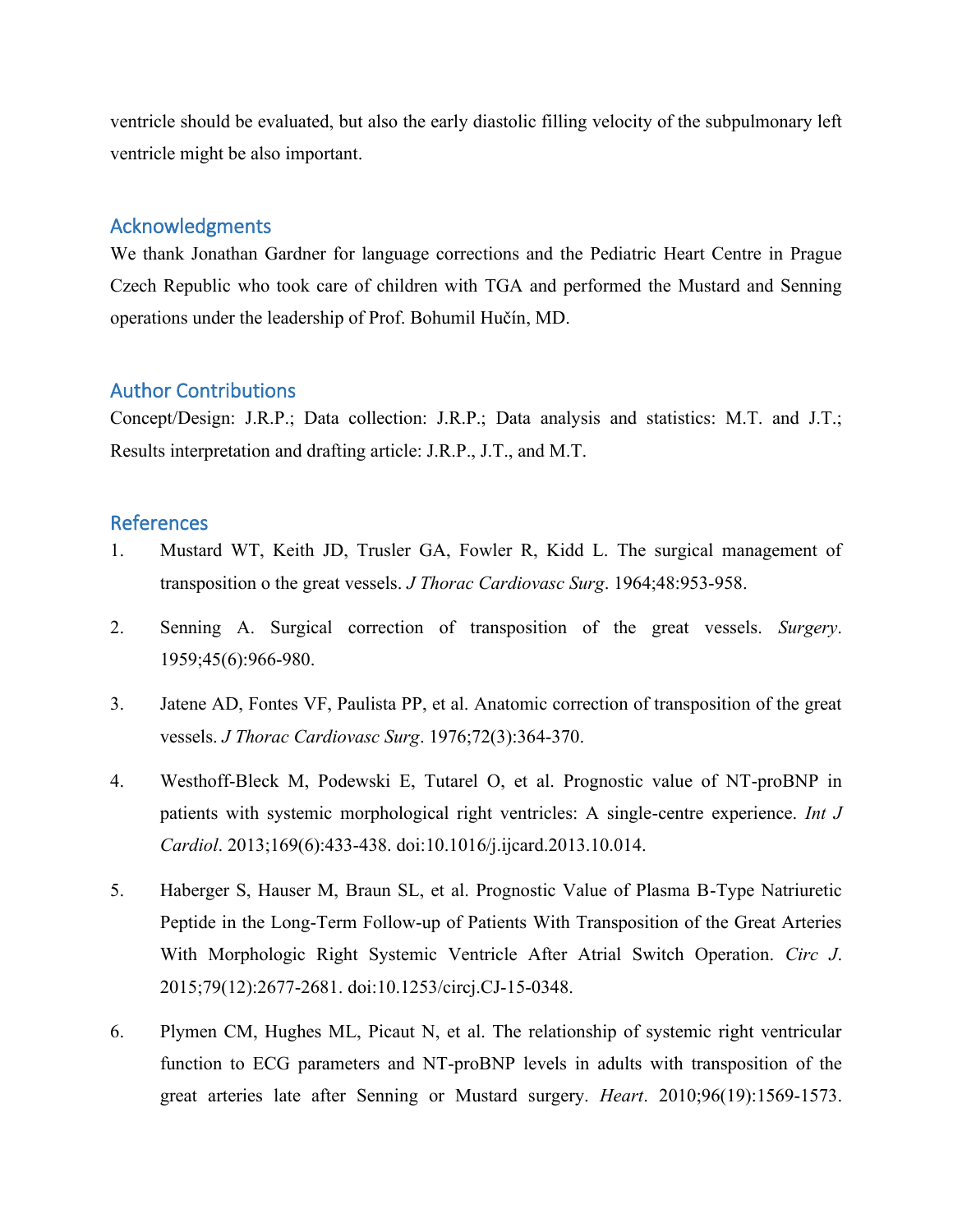doi:10.1136/hrt.2010.198648.

- 7. Eindhoven JA, van den Bosch AE, Ruys TPE, et al. N-terminal pro-B-type natriuretic peptide and its relationship with cardiac function in adults with congenital heart disease. *J Am Coll Cardiol*. 2013;62(13):1203-1212. doi:10.1016/j.jacc.2013.07.019.
- 8. Hucín B, Voriskova M, Hruda J, et al. Late complications and quality of life after atrial correction of transposition of the great arteries in 12 to 18 year follow-up. *J Cardiovasc Surg (Torino)*. 2000;41(2):233-239.
- 9. Popelová J, Kotaška K, Černý Š, Prokopová M, Rubáček M. Range and Distribution of NT-proBNP Values in Stable Corrected Congenital Heart Disease of Various Types. *Can J Cardiol*. 2012;28(4):471-476. doi:10.1016/j.cjca.2012.01.015.
- 10. Diller G-P. Chasing a moving target: outcome and risk stratification in patients with transposition of the great arteries after atrial switch operation. *Eur Heart J*. 2014;35(25):1637-1641. doi:10.1093/eurheartj/ehu132.
- 11. Ostenfeld E, Flachskampf FA. Assessment of right ventricular volumes and ejection fraction by echocardiography: from geometric approximations to realistic shapes. *Echo Res Pract*. 2015;2(1):R1-R11. doi:10.1530/ERP-14-0077.
- 12. Popelová JR, Kotaška K, Tomková M, Tomek J. Usefulness of N-Terminal Pro-Brain Natriuretic Peptide to Predict Mortality in Adults With Congenital Heart Disease. *Am J Cardiol*. 2015;116(9):1425-1430. doi:10.1016/j.amjcard.2015.07.070.
- 13. Giannakoulas G, Dimopoulos K, Bolger AP, et al. Usefulness of natriuretic Peptide levels to predict mortality in adults with congenital heart disease. *Am J Cardiol*. 2010;105(6):869-873. doi:10.1016/j.amjcard.2009.11.041.
- 14. Vejlstrup N, Sørensen K, Mattsson E, et al. Long-Term Outcome of Mustard/Senning Correction for Transposition of the Great Arteries in Sweden and Denmark. *Circulation*. 2015;132(8):633-638. doi:10.1161/CIRCULATIONAHA.114.010770.
- 15. Panagopoulou V, Deftereos S, Kossyvakis C, et al. NTproBNP: an important biomarker in cardiac diseases. *Curr Top Med Chem*. 2013;13(2):82-94. http://www.ncbi.nlm.nih.gov/pubmed/23470072. Accessed February 5, 2017.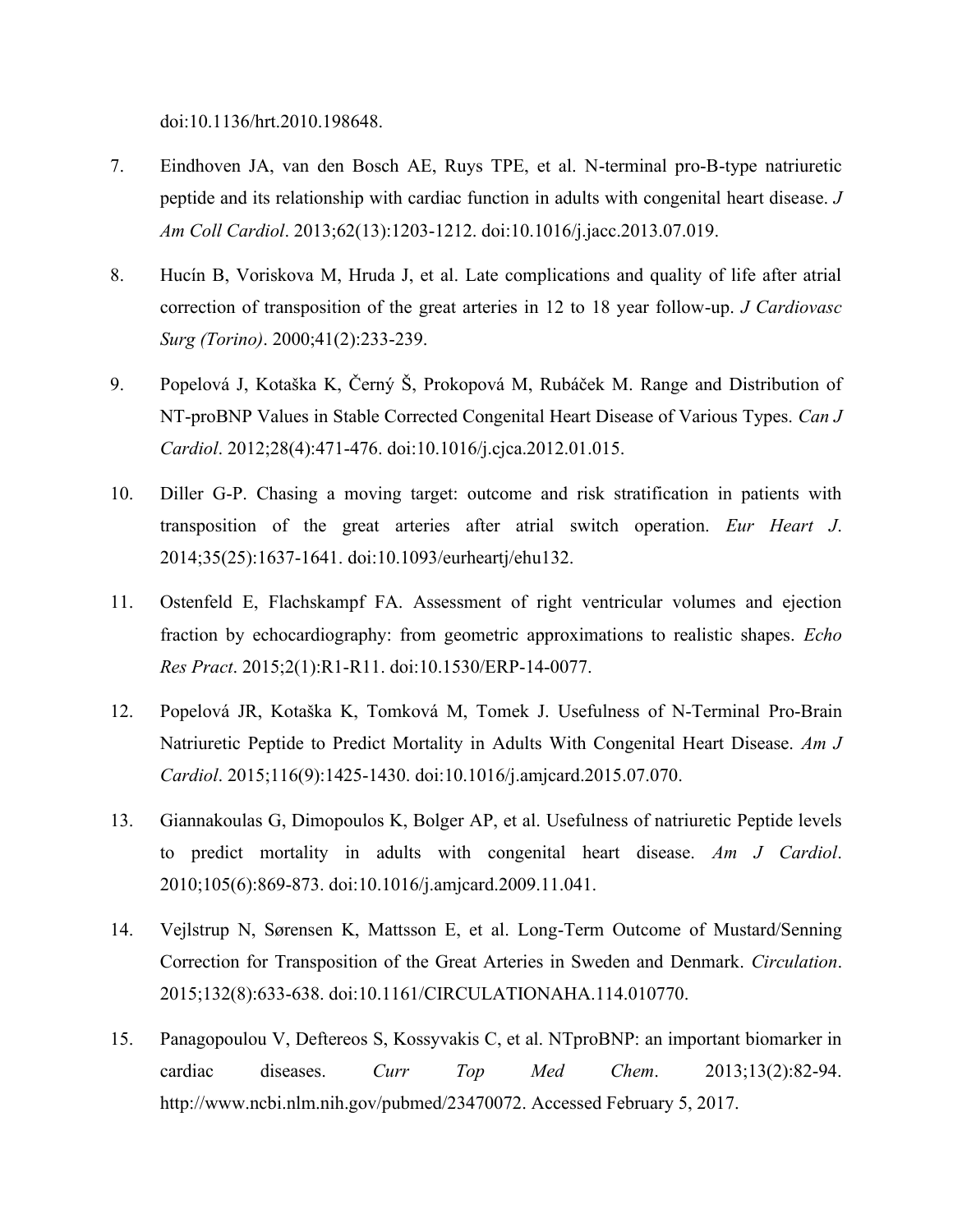- 16. Voelkel NF, Quaife RA, Leinwand LA, et al. Right ventricular function and failure: Report of a National Heart, Lung, and Blood Institute working group on cellular and molecular mechanisms of right heart failure. *Circulation*. 2006;114(17):1883-1891. doi:10.1161/CIRCULATIONAHA.106.632208.
- 17. Weber M, Hamm C. Role of B-type natriuretic peptide (BNP) and NT-proBNP in clinical routine. *Heart*. 2006;92(6):843-849. doi:10.1136/hrt.2005.071233.
- 18. Vuolteenaho O, Ala-Kopsala M, Ruskoaho H. BNP as A Biomarker in Heart Disease. *Adv Clin Chem*. 2005;40:1-36. doi:10.1016/S0065-2423(05)40001-3.
- 19. Kotaska K, Popelova J, Prusa R. NT-proBNP levels and their relationship with systemic ventricular impairment in adult patients with transposition of the great arteries long after Mustard or Senning procedure. *Clin Chem Lab Med*. 2015;53(8). doi:10.1515/cclm-2014- 0562.
- 20. Okura H, Takada Y, Kubo T, et al. Tissue Doppler-derived index of left ventricular filling pressure, E/E', predicts survival of patients with non-valvular atrial fibrillation. *Heart*. 2006;92(9):1248-1252. doi:10.1136/hrt.2005.082594.
- 21. Rolando G, Espinoza EDV, Avid E, et al. Prognostic value of ventricular diastolic dysfunction in patients with severe sepsis and septic shock. *Rev Bras Ter Intensiva*. 2015;27(4):333-339. doi:10.5935/0103-507X.20150057.
- 22. Hirata K, Hyodo E, Hozumi T, et al. Usefulness of a Combination of Systolic Function by Left Ventricular Ejection Fraction and Diastolic Function by E/E′ to Predict Prognosis in Patients With Heart Failure. *Am J Cardiol*. 2009;103(9):1275-1279. doi:10.1016/j.amjcard.2009.01.024.
- 23. Reich O, Ruth C, Marek J, et al. Long term ventricular performance after intra-atrial correction of transposition: left ventricular filling is the major limitation. *Heart*. 1997;78(4):376-381. doi:10.1136/hrt.78.4.376.
- 24. Franzoso FD, Wohlmuth C, Greutmann M, et al. Atrial Function after the Atrial Switch Operation for Transposition of the Great Arteries: Comparison with Arterial Switch and Normals by Cardiovascular Magnetic Resonance. *Congenit Heart Dis*. 2015:[Epub ahead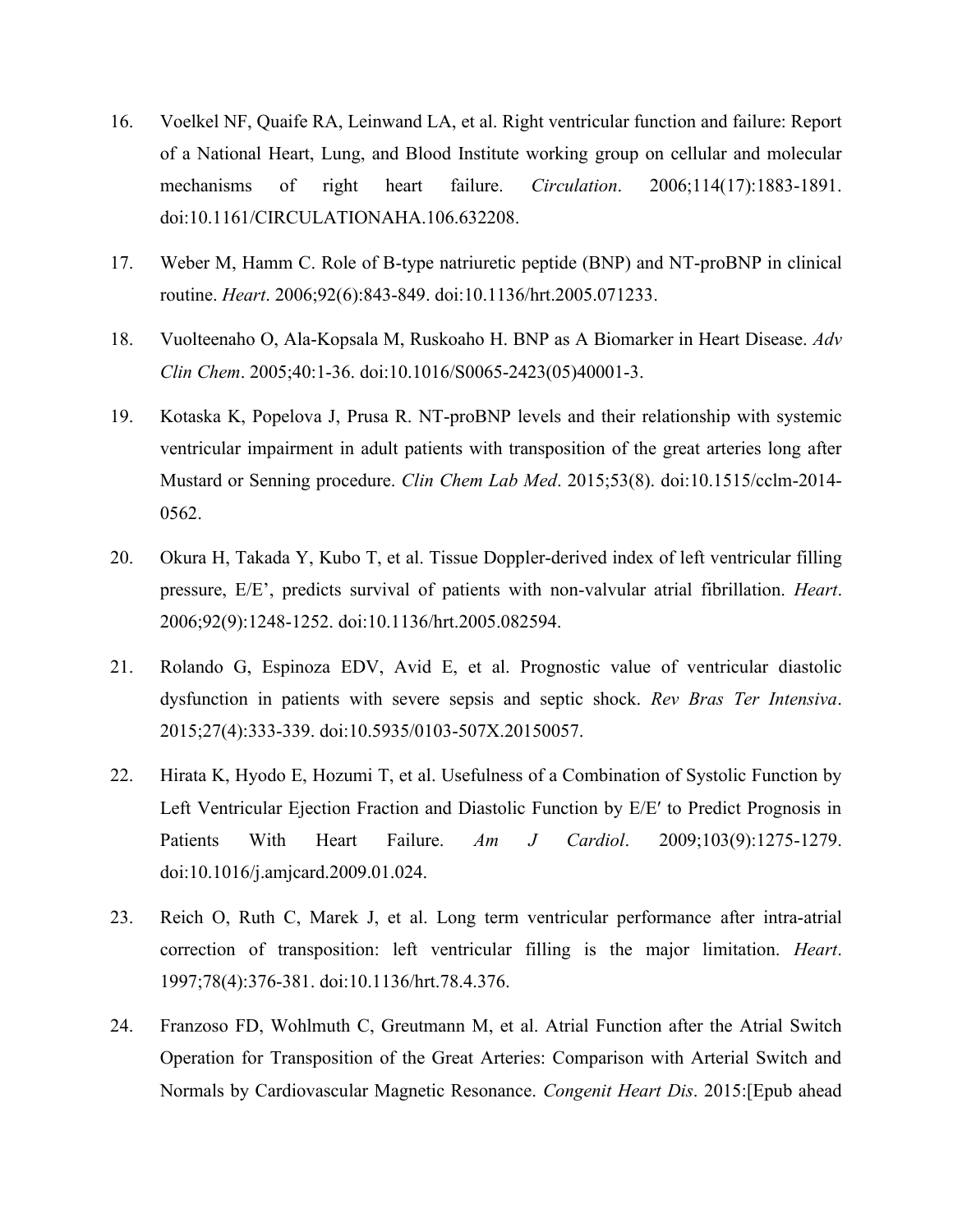of print]. doi:10.1111/chd.12323.

- 25. Wyse RK, Macartney FJ, Rohmer J, Ottenkamp J, Brom AG. Differential atrial filling after Mustard and Senning repairs. Detection by transcutaneous Doppler ultrasound. *Heart*. 1980;44(6):692-698. doi:10.1136/hrt.44.6.692.
- 26. Cuypers JAAE, Eindhoven JA, Slager MA, et al. The natural and unnatural history of the Mustard procedure: long-term outcome up to 40 years. *Eur Heart J*. 2014;35(25):1666- 1674. doi:10.1093/eurheartj/ehu102.
- 27. Koch AME, Zink S, Singer H. B-Type Natriuretic Peptide in Patients with Systemic Right Ventricle. *Cardiology*. 2008;110(1):1-7. doi:10.1159/000109399.
- 28. Larsson DA, Meurling CJ, Holmqvist F, Waktare JEP, Thilén UJ. The diagnostic and prognostic value of brain natriuretic peptides in adults with a systemic morphologically right ventricle or Fontan-type circulation. *Int J Cardiol*. 2007;114(3):345-351. doi:10.1016/j.ijcard.2006.01.023.

# Abbreviations

NT-proBNP: N-terminal pro-B type of natriuretic peptide

Mitr E: early filling velocity of subpulmonary ventricle via mitral valve assessed by Doppler echocardiography

Mitr e´: Tissue Doppler assessment of early diastolic annular velocity of mitral annulus in subpulmonary ventricle

RVEF CMR: ejection fraction of the systemic right ventricle assessed by cardiac magnetic resonance

RVEF: ejection fraction of the systemic right ventricle assessed by echocardiography (Simpson rule)

Mitr s': systolic annular velocity of mitral annulus in subpulmonary ventricle

LVEF: ejection fraction of the subpulmonary ventricle assessed by echocardiography (Teichholz)